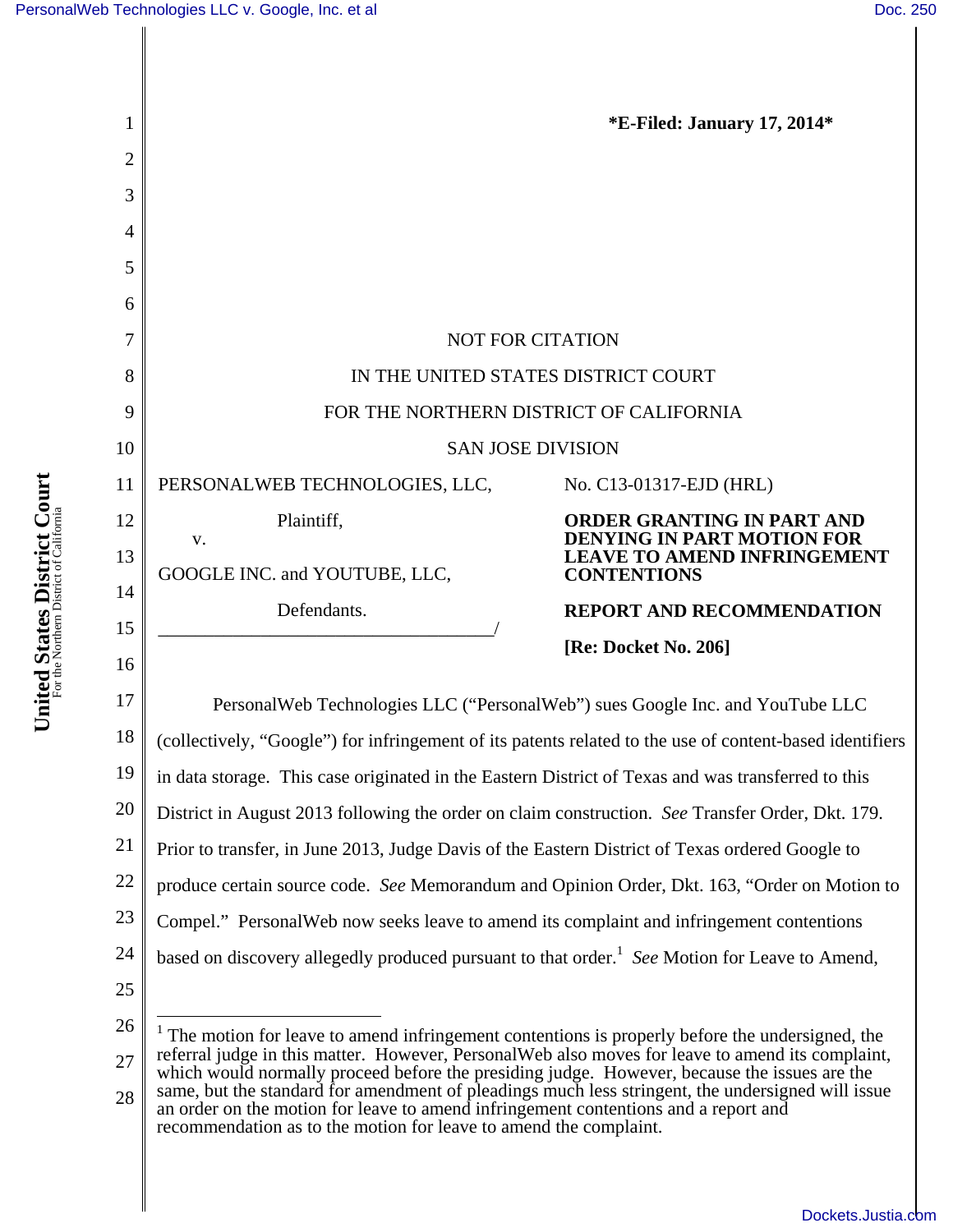5

1 2 3 4 Dkt. 206-4, "Motion." Google opposes the Motion. *See* Defendants' Opposition to Plaintiff's Motion for Leave to Amend, Dkt. 222-4, "Opposition." Based on the papers, as well as the arguments of counsel at the December 10, 2013 hearing, PersonalWeb's motion is GRANTED IN PART and DENIED IN PART.

### BACKGROUND

6 7 8 9 10 11 12 13 14 15 16 17 PersonalWeb's original infringement contentions served in July 2012 named "Google Filing System" as the accused instrumentality. *See* Reply in Support of Motion for Leave to Amend, Dkt. 224-4, "Reply." PersonalWeb contends that it used the term "Google Filing System" to generically refer to the entirety of systems used by Google to store data files. However, according to Google, Google File System ("GFS") is the name given to a specific filing system, distinct from its other filing systems such as Colossus (which had largely replaced GFS by the time of this dispute). As a result of this apparent misunderstanding, PersonalWeb was unsatisfied by Google's production of discovery, including source code only for GFS. PersonalWeb then served its first amended infringement contentions, which named as the Accused Instrumentality, "Google Filing System," including "Google's earlier version of its file system (aka GFS I)" as well as the "newer version of Google's file system (aka GFS II or Colossus)." Reply, Ex. 4. Around the same time, October 2012, it filed its first motion to compel. *See* Motion to Compel, Dkt. 122.

18 19 20 21 22 23 24 25 26 Ultimately, the parties agreed without court involvement that PersonalWeb would withdraw its motion to compel and amend its infringement contentions to accuse Colossus, and that Google would produce the requested discovery, including Colossus source code. Pursuant to the agreement, Google provided some discovery of Colossus code, and PersonalWeb served its second amended infringement contentions in January 2013, naming as accused instrumentality, "Google and YouTube File System – Colossus." Motion, Ex. 7. However, the contentions also repeatedly noted that they were incomplete and subject to change due to Google's sporadic and deficient production of source code, particularly its failure to produce code related to the generation of the File ID used by Colossus.

27 28 PersonalWeb filed a second motion to compel in February. *See* Motion to Compel, Dkt. 122. Google opposed the motion, contending that it had produced all the requested code and that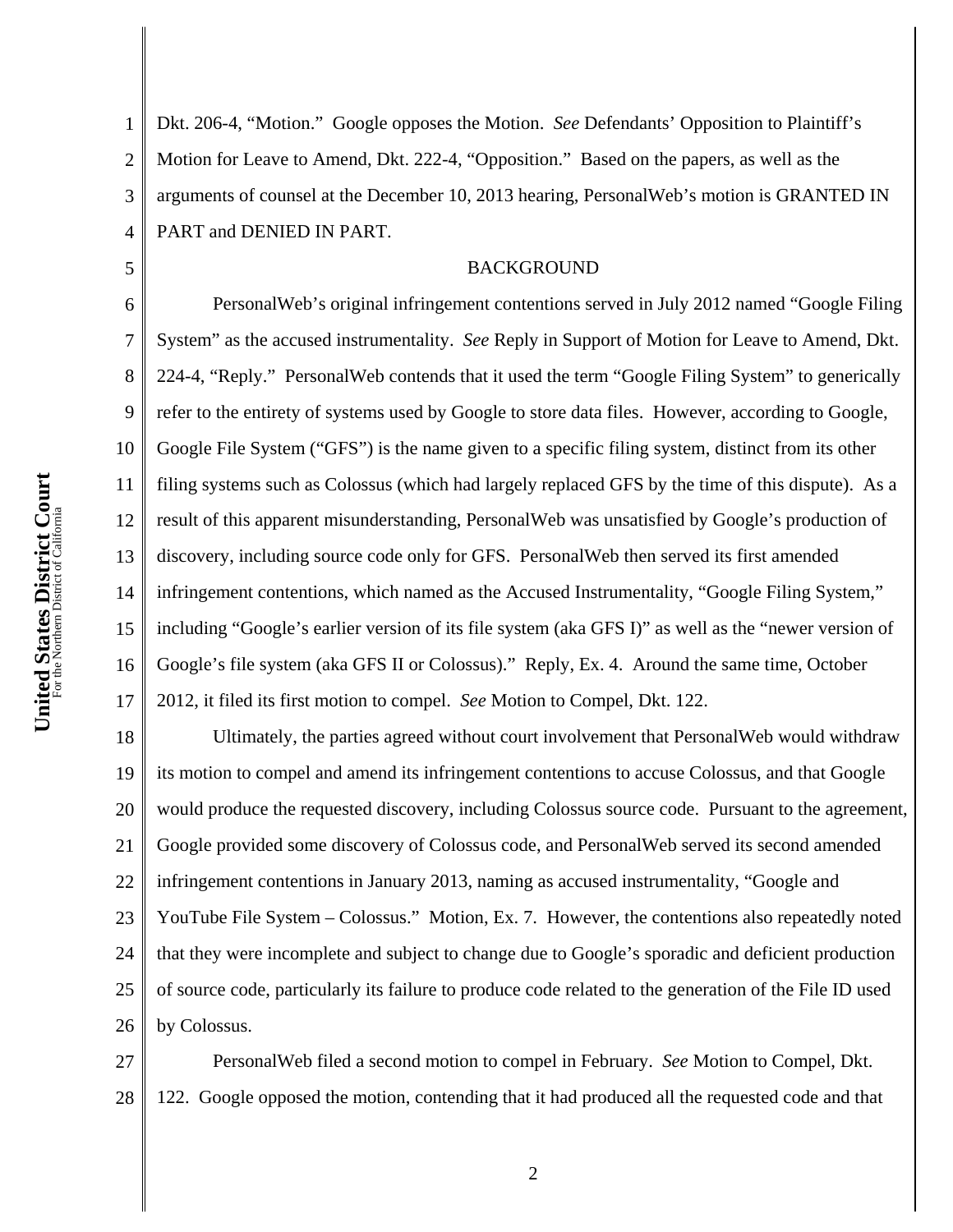18

1 2 3 4 5 any purported deficiency was a result of PersonalWeb's inconsistent and shifting infringement contentions. *See* Response to Motion to Compel, Dkt. 132. Judge Davis of the Eastern District of Texas rejected Google's argument that PersonalWeb's contentions were to blame, and he ordered Google to produce the requested discovery, including Colossus client code, by the end of July. *See*  Order on Motion to Compel.

6 7 8 9 10 11 12 13 14 15 16 17 After the production deadline provided by Judge Davis' order, Google sent PersonalWeb a letter confirming that it had produced all the code subject to the order. *See* Motion, Ex. 1. However, Google objected to what it viewed as PersonalWeb's newly contrived assertion that the Order entitled it to disclosure of the source code of all Colossus clients, as opposed to being limited to Colossus source code used to communicate with clients. Eventually, although never conceding it was ordered to, Google produced tens of gigabytes of code of Colossus clients, including Blobstore, in early September 2013. This disclosure of Blobstore source code is the primary basis for PersonalWeb's proposed third amended infringement contentions, served in early November 2013, in which the Accused Instrumentalities are now identified as "Google Intermediate Layer Storage Systems – Blobstore 1 and Blobstore 2." Motion, Ex. 14. In addition to the newly accused instrumentalities, Google asserts that the new contentions add two new patents, seventeen new claims, and twenty-nine new infringement allegations.

#### LEGAL STANDARD

19 20 21 22 23 24 25 26 27 28 "Amendment of the Infringement Contentions . . . may be made only by order of the Court upon a timely showing of good cause." Patent L.R. 3-6. The good cause inquiry "considers first whether the moving party was diligent in amending its contentions and then whether the nonmoving party would suffer prejudice if the motion to amend were granted. *Acer, Inc. v. Tech. Props. Ltd.*, No. 08–cv–00882JF (HRL), 2010 WL 3618687, at \*3 (N.D. Cal. Sept. 10, 2010) (citing *O2 Micro Int'l Ltd. v. Monolithic Power Sys., Inc.*, 467 F.3d 1355, 1366-68 (Fed. Cir. 2006)). "The burden is on the movant to establish diligence rather than on the opposing party to establish lack of diligence." *Karl Storz Endoscopy-America, Inc. v. Stryker Corp.*, No. C09-00355, 2011 WL 5574807, at \*1 (N.D. Cal. Nov. 16, 2011) (quoting *O2 Micro*, 467 F.3d at 1366). "However, even if the movant was arguably not diligent, the court retains discretion to grant leave to amend." *Linex*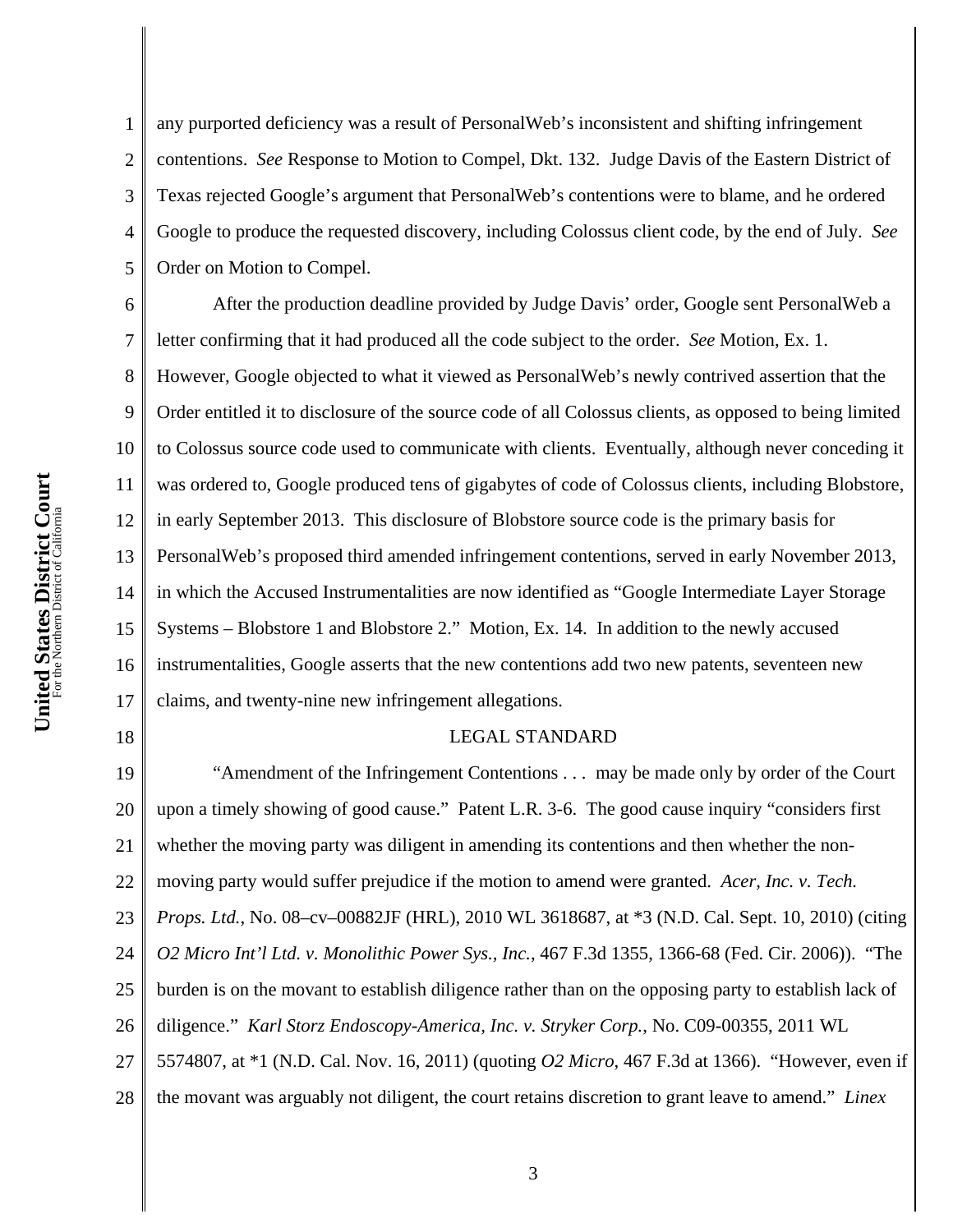1 2 3 4 5 6 7 *Techs., Inc. v. Hewlett-Packard Co.*, No. C13-159 CW, 2013 WL 5955548, at \*1 (N.D. Cal. Nov. 6, 2013); *see also Apple Inc. v. Samsung Electronics Co.*, No. CV 12-00630 LHK, 2012 WL 5632618 (N.D. Cal. Nov. 15, 2012) (granting leave to amend infringement contentions, even though court found plaintiff failed to establish diligence, because of lack of prejudice to the defendants). "In considering the party's diligence, the critical question is whether the party could have discovered the new information earlier had it acted with the requisite diligence." *Apple*, 2012 WL 5632618, at \*2 (internal quotation marks omitted).

8 9 10 11 12 13 14 15 16 17 18 19 20 "The rules are designed to require parties to crystallize their theories of the case early in the litigation and to adhere to those theories once they have been disclosed . . . ." *LG Electronics Inc. v. Q-Lity Computer Inc.*, 211 F.R.D. 360 (N.D. Cal. 2002) (quoting *Atmel Corp. v. Information Storage Devices, Inc.*, No. C 95-1987 FMS, 1998 WL 775115, at \*2 (N.D. Cal. 1998)). However, the expectation that a "patentee would have a precise sense of its infringement theory at the outset" is "unrealistic . . . [where] the patentee may not have been able to get access to the necessary information because it is hidden from view (for example, source code)." Peter S. Menell et al., Federal Judicial Center, *Patent Case Management Judicial Guide* 4-14 (2009). Thus, the good cause standard of Patent L.R. 3-6 "serves to balance the parties' rights to develop new information in discovery along with the need for certainty in legal theories at the start of the case." *Apple*, 2012 WL 5632618, at  $*2$ . "Courts typically grant leave to amend infringement contentions after a patentee has been given the opportunity to inspect relevant source code." *Linex*, 2013 WL 5955548, at \*2.

21

22

- DISCUSSION
- A. PersonalWeb's Diligence

23 24 25 26 27 28 PersonalWeb contends that it should be granted leave to amend its infringement contentions because it has diligently sought the source code that Google impermissibly withheld, and it moved for leave to amend within a reasonable time after receiving the code on which it bases its amendments. On the contrary, Google asserts that PersonalWeb had never requested Blobstore source code (or made any request that would reasonably include it) until July 2013 when it realized that neither of the accused systems, GFS or Colossus, actually infringed. PersonalWeb cites to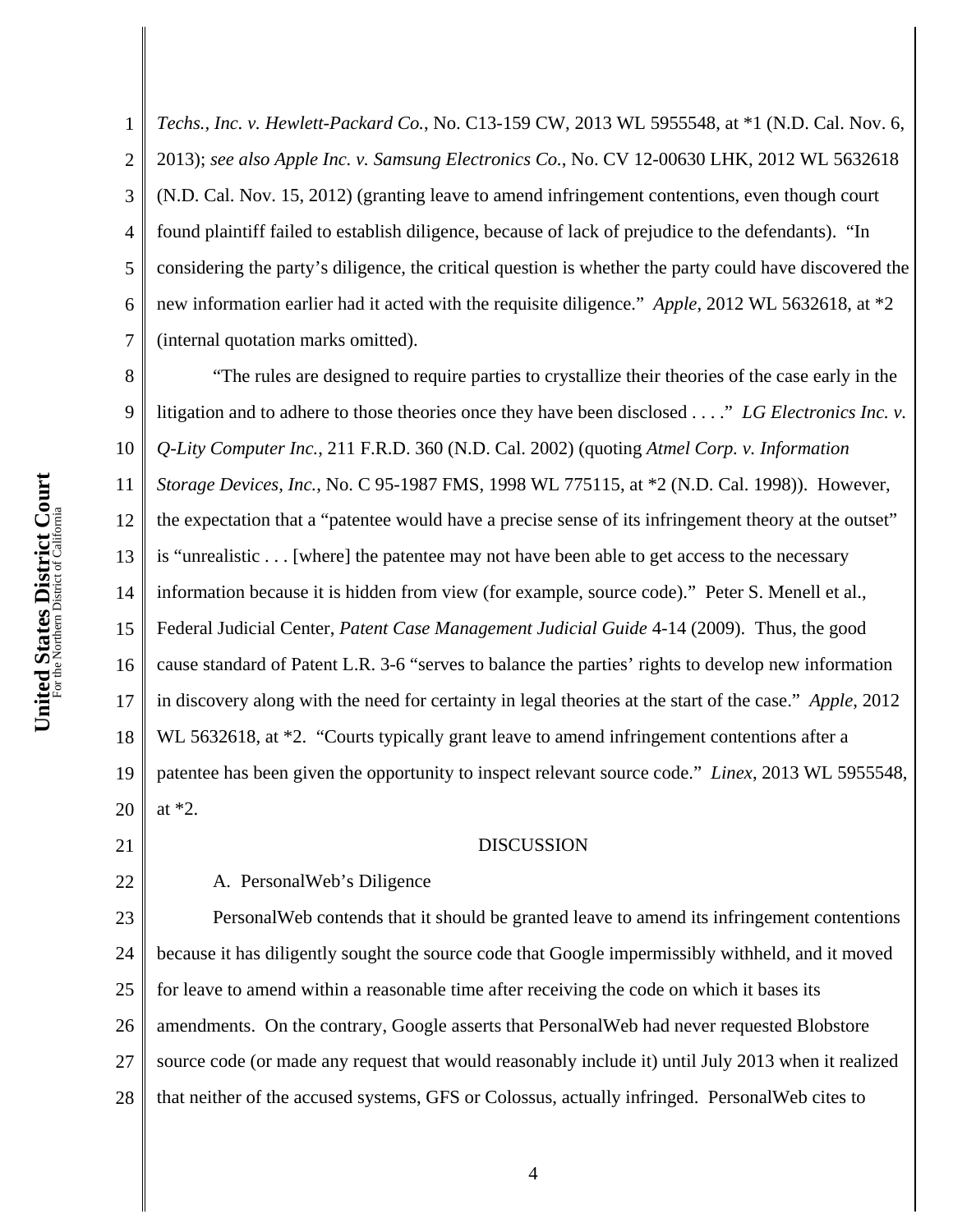1 2 3 4 numerous examples of letters, email exchanges, and other documents showing that its past discovery requests do encompass the Blobstore source code. Google counters with its own examples of communications from PersonalWeb which indicate that its requests were in fact significantly more limited than it now contends.

5 6 7 8 9 10 11 12 13 14 The scope of PersonalWeb's contentions and discovery requests versus Google's corresponding obligation to produce is a recurring theme in this litigation. The issue appears to have first arisen when Google asserted that the accused instrumentality in the original infringement contentions, Google Filing System, was just one specific part within its larger filing system, while PersonalWeb maintained it was accusing the entirety of Google's filing system, not just GFS. Because this issue keeps coming up, each party argues that the other is engaged in a pattern of bad behavior. PersonalWeb insists that Google has been uncooperative in discovery, producing relevant code in piecemeal fashion while refusing to disclose critical discovery unless faced with court intervention. On the other side, Google maintains that PersonalWeb is on a fishing expedition, shifting theories and demanding additional discovery every time its previous theory fails.

15 16 17 18 19 20 21 22 23 24 25 26 27 28 Each side presents a fairly convincing case, and the Court is sympathetic to the positions of both. However, this is not the first time a Court has been confronted with these arguments, as Judge Davis addressed them in his order on PersonalWeb's second motion to compel in June 2013. *See*  Motion, Ex. 1. Judge Davis presided over this litigation, as well as several related cases involving PersonalWeb as a plaintiff, for over a year and a half, and his previous assessment of the parties' respective behavior is accorded substantial weight. Moreover, this Court is not interested in rehashing old arguments. Accordingly, Judge Davis' order granting PersonalWeb's motion to compel, which emphasized the broad scope of discovery, criticized Google's piecemeal production, and firmly rejected Google's assertion that it could not understand PersonalWeb's shifting theories of infringement, is sufficient evidence that PersonalWeb had generally been diligent in its pursuit of source code to that point. Thus, if the Court finds that PersonalWeb had previously requested the Blobstore source code and/or the source code was subject to the Order to compel, then the PersonalWeb need only further show that it diligently sought amendment following Google's production of the source code.

5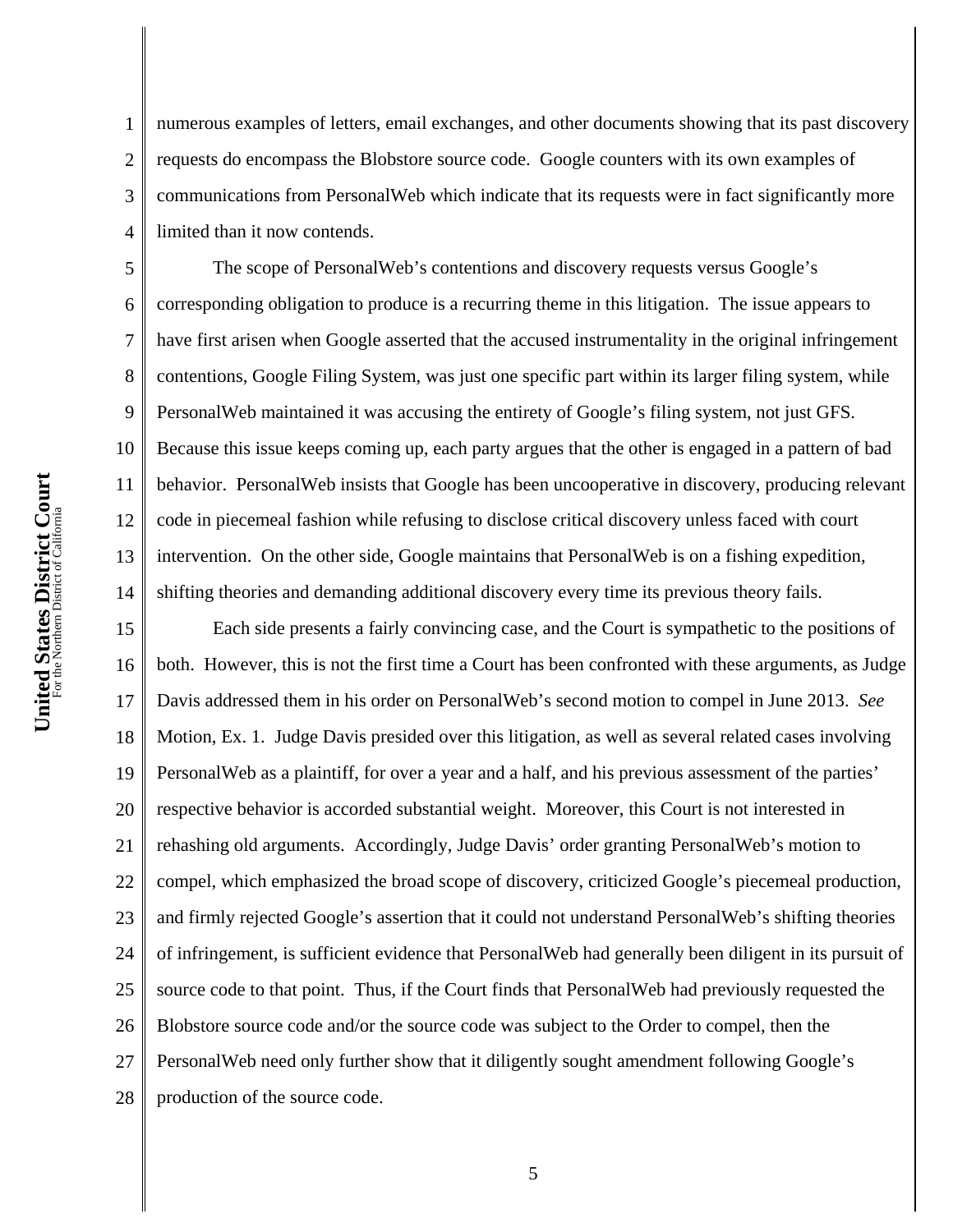1 2 3 4 5 6 7 8 9 10 11 12 13 14 15 16 17 18 19 20 21 22 23 24 PersonalWeb contends that the Blobstore code was subject to the Order to compel, which broadly ordered that "Google must provide the requested source code and documents," having found that "Google's current level of production is insufficient." Reply, Ex. 1. PersonalWeb's proposed order on its motion to compel, while not conclusive as to what the court actually ordered produced, is nonetheless indicative of the information PersonalWeb was seeking that was the subject of the order. *See* Reply, Ex. 2. The proposed order includes, "For Colossus: (a) Client code that requests a file be written to Colossus; (b) Colossus code that processes the write request." *Id.* Because Blobstore is considered a "client" of Colossus, this request would appear to encompass Blobstore code that requests a file be written to Colossus. However, Google points to several other documents, including PersonalWeb's own infringement contentions' definition of "client," indicating that the parties had used "client code" to refer to Colossus' client API code. Moreover, argues Google, that this reference to client code fell under the header "For Colossus" indicates that it refers to dedicated Colossus code, not the dedicated code of clients such as Blobstore. On the other hand, the juxtaposition of "Client code" and "Colossus code" indicates that the two are distinct from one another, and that Client code must refer to something other than Colossus code. This is but one of many examples of the ambiguity that pervades the parties' communications, and it is simply not clear whether PersonalWeb was specifically asking for the source code of other systems, whether Google knew what PersonalWeb was asking for, or for that matter, whether PersonalWeb even knew exactly what PersonalWeb was asking for. There is inevitably some disconnect between the parties when one holds all the information, particularly with respect to something as inaccessible as source code, and the receiving party can only be expected to make educated good faith requests for the relevant material using as specific terms as it knows how. Here, the Court thinks that PersonalWeb has done just enough to show that it did seek the Blobstore source code by making requests for categories of code which encompass it. Additionally, it is curious that Google would produce the Blobstore source code if it truly

25 26 27 28 believed the material was not subject to the order or even discoverable in light of PersonalWeb's contentions. Google's asserted reason for disclosing the information – to avoid a protracted discovery battle and waste of court resources – is generally commendable. However, Judge Davis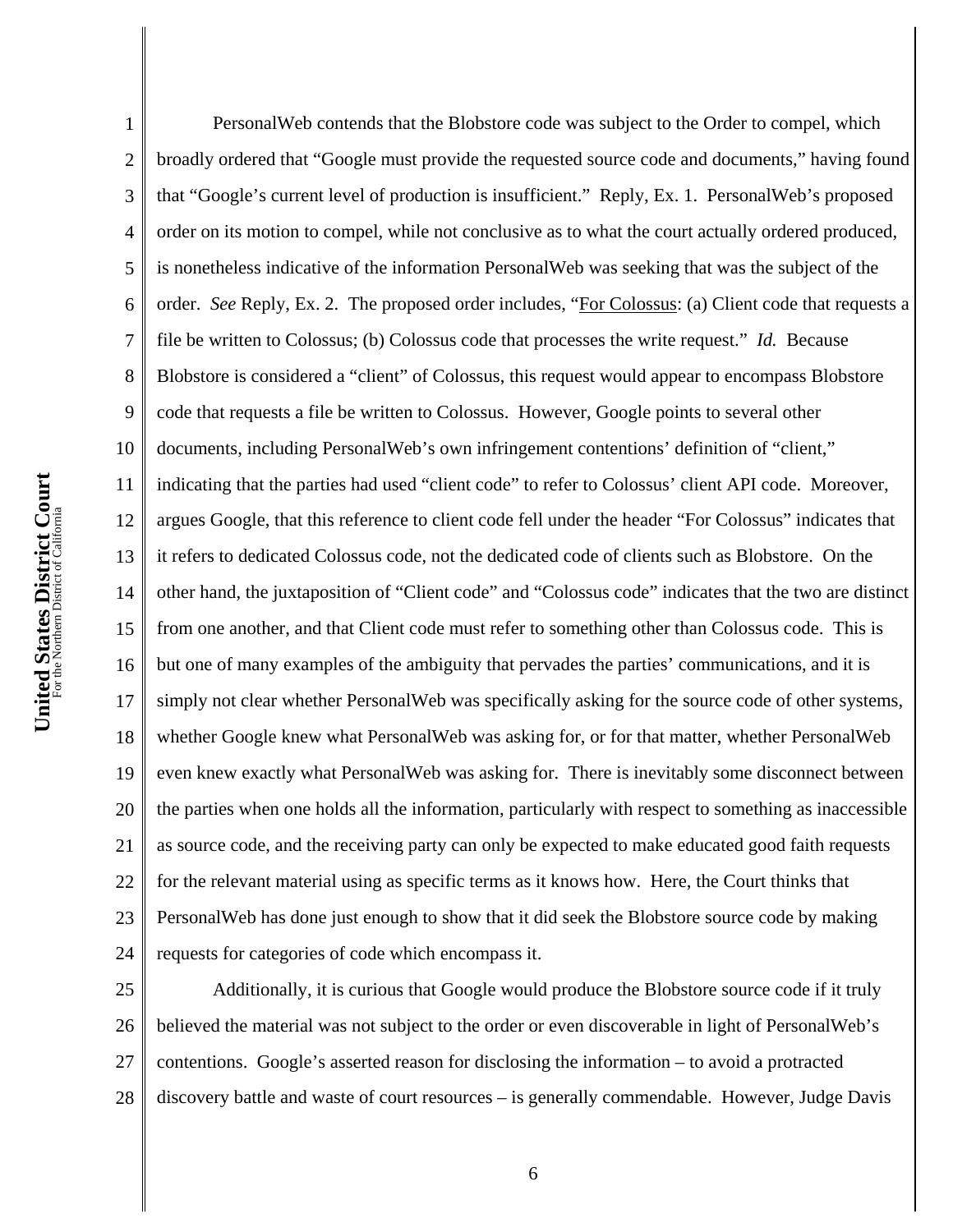1 2 3 4 5 6 7 had just criticized Google for not seeking court intervention for clarification of PersonalWeb's infringement contentions and related discovery requests. Thus, if Google thought that PersonalWeb was manipulating the language of the Order and again overreaching in discovery, it should have heeded the court's advice and sought judicial relief, particularly since the case was still in the Eastern District of Texas when this dispute arose. Furthermore, Google's production did not actually avoid judicial intervention; it merely kicked the can down road to this Court, which was a foreseeable consequence.

8 9 10 12 13 14 18 Because PersonalWeb requested production of the Blobstore source code, albeit indirectly, and Judge Davis ordered Google to produce the requested code, PersonalWeb meets the requisite degree of diligence in seeking the Blobstore source code to that point. The question remaining in the diligence inquiry is whether PersonalWeb diligently sought leave to amend after receiving the source code. A declaration from PersonalWeb's code review consultant states that he took two trips to California (2-3 days each) during September to review the 28GB of code produced by Google, who had previously produced only 1.8GB of code. Other members of his team spent a total of 14 days reviewing the code, the last day of review being October 1. PersonalWeb filed the instant motion for leave to amend on November 4, 2013, having previously served the proposed amendments. The Court finds that PersonalWeb has met the requisite level of diligence in seeking leaving to amend after receiving the discovery on which it bases its amendment.

19

11

15

16

17

B. Prejudice to Google

20 21 22 23 24 Google asserts that allowing amendment to the infringement contentions will substantially prejudice Google because it would significantly increase the scope of the litigation just prior to the close of discovery. PersonalWeb denies that it is broadening the scope of the litigation because its position is that it has accused the entirety of Google's filing system from the beginning. With the recent production of source code, it has now honed in on the source of the infringement.

25 26 27 28 Google also asserts that it does not have enough time to research and formulate its defenses for the two new patents and seventeen new patent claims added by the proposed third amended infringement contentions. PersonalWeb asserts, somewhat conclusorily, that there is enough time. At the hearing, Google stated that although the "new" patents were in fact raised in the complaint, it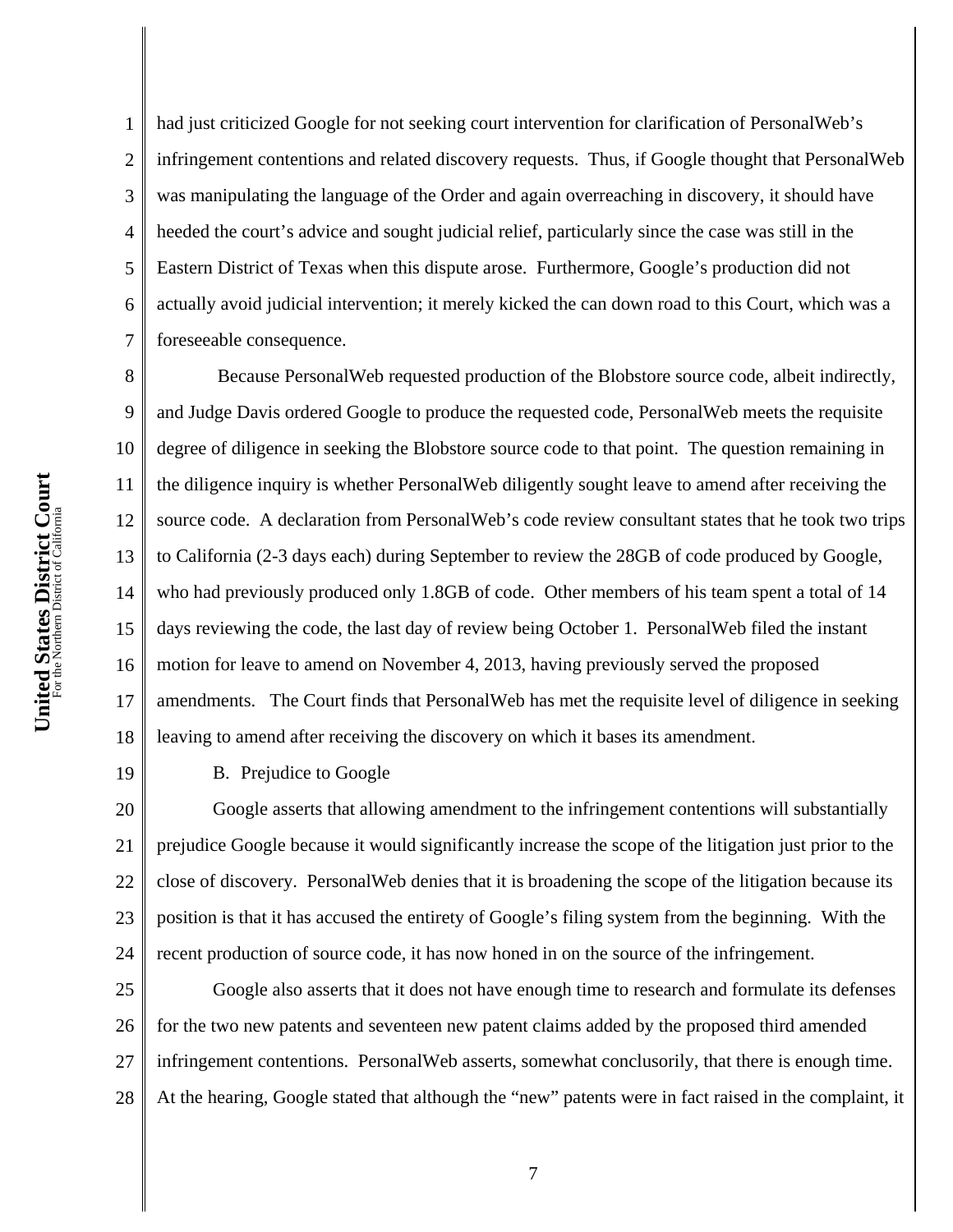1

2

3

4

5

6

7

8

9

10

11

had not so much as looked at those patents because PersonalWeb did not include them in prior infringement contentions (PersonalWeb did not dispute that such an approach was reasonable). Moreover, Google did not consider the additional patents for the *Markman* proceedings.

While Google's point that Blobstore is an entirely different system from GFS/Colossus with its own dedicated source code and team of engineers is well taken, the Court is not convinced that Google is substantially prejudiced by the inclusion of this system as an accused instrumentality. If Google does in fact need additional time to adequately prepare its defense in view of the addition of Blobstore as an accused instrumentality, it may so request from the presiding judge; PersonalWeb would hardly be in a position to object to a reasonable extension. Therefore, good cause exists to amend PersonalWeb's infringement contentions to accuse Blobstore, at least with respect to the patents already asserted in its previous infringement contentions.

12 13 14 15 16 17 18 Google has, however, demonstrated that the addition of two new patents to PersonalWeb's infringement contentions would cause some degree of prejudice. Given PersonalWeb's less than overwhelming demonstration of diligence and its lack of reasoned opposition to Google's claim of prejudice with respect to the newly asserted patents, the Court finds that good cause does not exist to grant PersonalWeb leave to amend its infringement contentions to add the two new patents. In other words, PersonalWeb may amend its infringement contentions as proposed, except that it may not include contentions relating to the '539 and '544 patents.

19 20 21 Accordingly, PersonalWeb's motion for leave to amend is GRANTED IN PART and DENIED IN PART. PersonalWeb shall serve the amended infringement contentions in conformity with this order within seven (7) days from the date of this order.

# **IT IS SO ORDERED.**

# REPORT AND RECOMMENDATION

This Court further recommends that PersonalWeb's motion for leave to amend its complaint

26 be granted.

22

23

24

25

28

27 Dated: January 17, 2014 HOWARD R. LLOYD UNITED STATES MAGISTRATE JUDGE